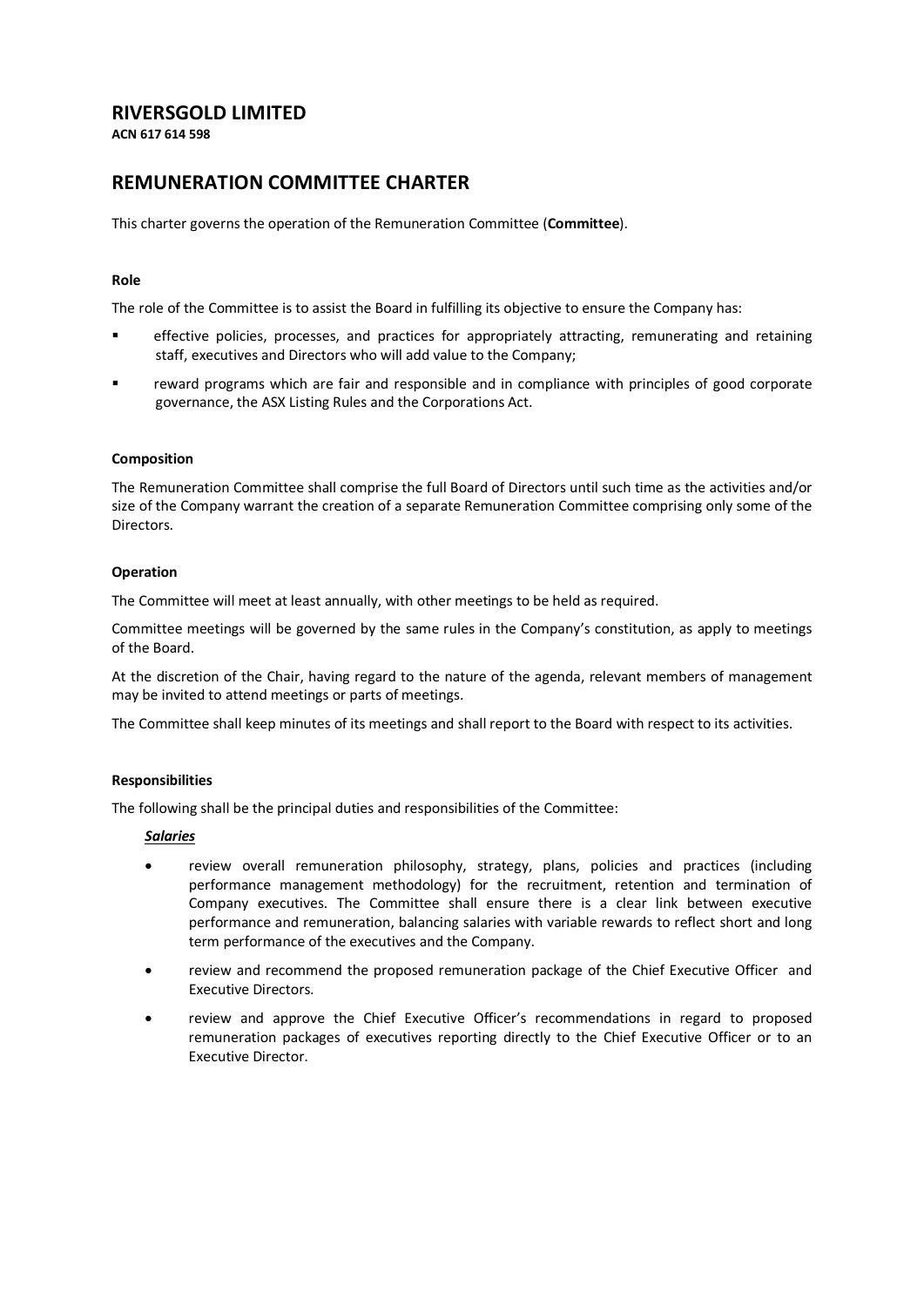#### **Responsibilities (Continued)**

#### *Short Term Variable Rewards – Bonus/Incentive*

- review incentive/bonus plans on a regular basis to ensure they comply with legislation, regulatory requirements and reflect industry standards.
- review and recommend the proposed performance measures and targets for the Executive Directors and the Chief Executive Officer.
- review the performance measures, targets and incentive/bonus opportunity for those executives who report directly to the an Executive Director or the Chief Executive Officer, and the actual level of incentive/bonus payments at the end of the measurement period.
- review the functioning of incentive/bonus plans to ensure their overall effectiveness in meeting Company objectives.

## *Employee Equity Plans*

- review plan designs on a regular basis to ensure they comply with legislation and regulatory requirements and reflect industry standards.
- approve participants in employee equity plans.
- approve the total level of award under the plans and the level of participation in the plans.
- review functioning of equity plans to ensure overall effectiveness (including cost and tax impacts) in achieving Company objectives.

# *Remuneration for Non-Executive Directors*

- review and recommend the remuneration structure for the Non-Executive Directors of the Company whether by way of annual fees, committee fees and/or retirement benefits.
- in determining the fees to be paid, Non-Executive Directors shall not be eligible for inclusion in any Short Term Incentive Plans.

#### *Termination Agreements*

Review and approval of the proposed termination payments and arrangements, in respect of the Chief Executive Officer and/or any Executive Director prior to such an appointment. Termination payments in respect of other company executives reporting to the Chief Executive Officer or Executive Director shall be reported to the Committee at its next meeting.

# *Reporting of Remuneration*

Review and approval of reporting of executive and Director remuneration details and practices to ensure disclosure meets the requirements of the Corporations Act and the ASX Listing Rules, and is in accordance with good corporate governance practices.

#### **Authority of the Committee**

The Committee has the authority to: -

- obtain independent professional or other advice in the fulfilment of its duties at the Company's cost; and
- obtain such resources and information from the Company in the fulfilment of its duties as it may reasonably require.